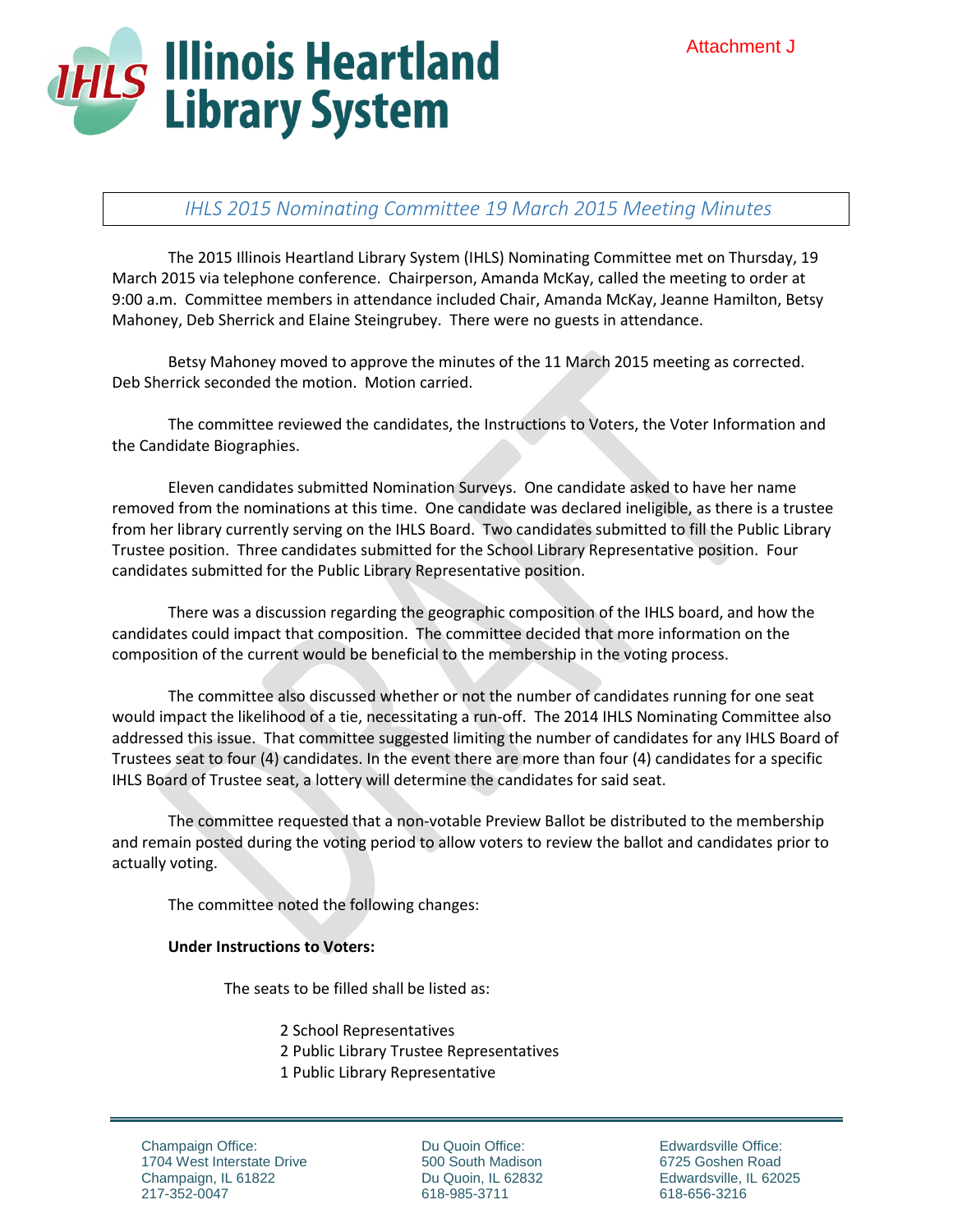

In an effort to better inform the voters, the committee requested that information on the current IHLS trustees be included in the Instructions to the Voters. This information will include the current trustee name, the seat (s)he holds, the library the trustee represents and the term for each trustee.

The paragraph discussing write-in candidates is to be removed, as there are candidates for each position.

## **Under Voter Information:**

Each member library can vote only once. It is important for the Library information boxes to be active to ensure that each member votes only once.

The committee recommended the ballot be set as follows:

## **In the School Library Representative race, there are 2 open positions.**

| School Library Representative Slate: Mary Kathleen Barteau vs. Alayna Davies-Smith (Vote for 1) |  |  |
|-------------------------------------------------------------------------------------------------|--|--|
| Include bios from each candidate                                                                |  |  |

School Library Representative Slate: **Noelle Swanson - Unopposed (Vote for 1)** Include bio from candidate

**In the Public Library Trustee Representative race, there are 2 open positions.**

- Public Library Trustee Representative: **Geoffrey W. Bant – Unopposed (Vote for 1)** Include bio from candidate
- Public Library Trustee Representative: **Charlene Topol – Unopposed (Vote for 1)** Include bio from candidate

# **In the Public Library Representative race, there is one open position.**

Public Library Representative: **Devin Black vs Tina Hubert vs Ryan Johnson vs Donna Schaal (Vote for 1)** Include bios from each candidate

#### **Under Candidate Biographies:**

The following corrections to the candidate biographies was noted:

In Ryan Johnson's bio

Sentence 2 – change 'that' to 'this' and add a comma after 'this,' Sentence 4 – add a comma after the word 'experience,'

Champaign Office: 1704 West Interstate Drive Champaign, IL 61822 217-352-0047

Du Quoin Office: 500 South Madison Du Quoin, IL 62832 618-985-3711

Edwardsville Office: 6725 Goshen Road Edwardsville, IL 62025 618-656-3216